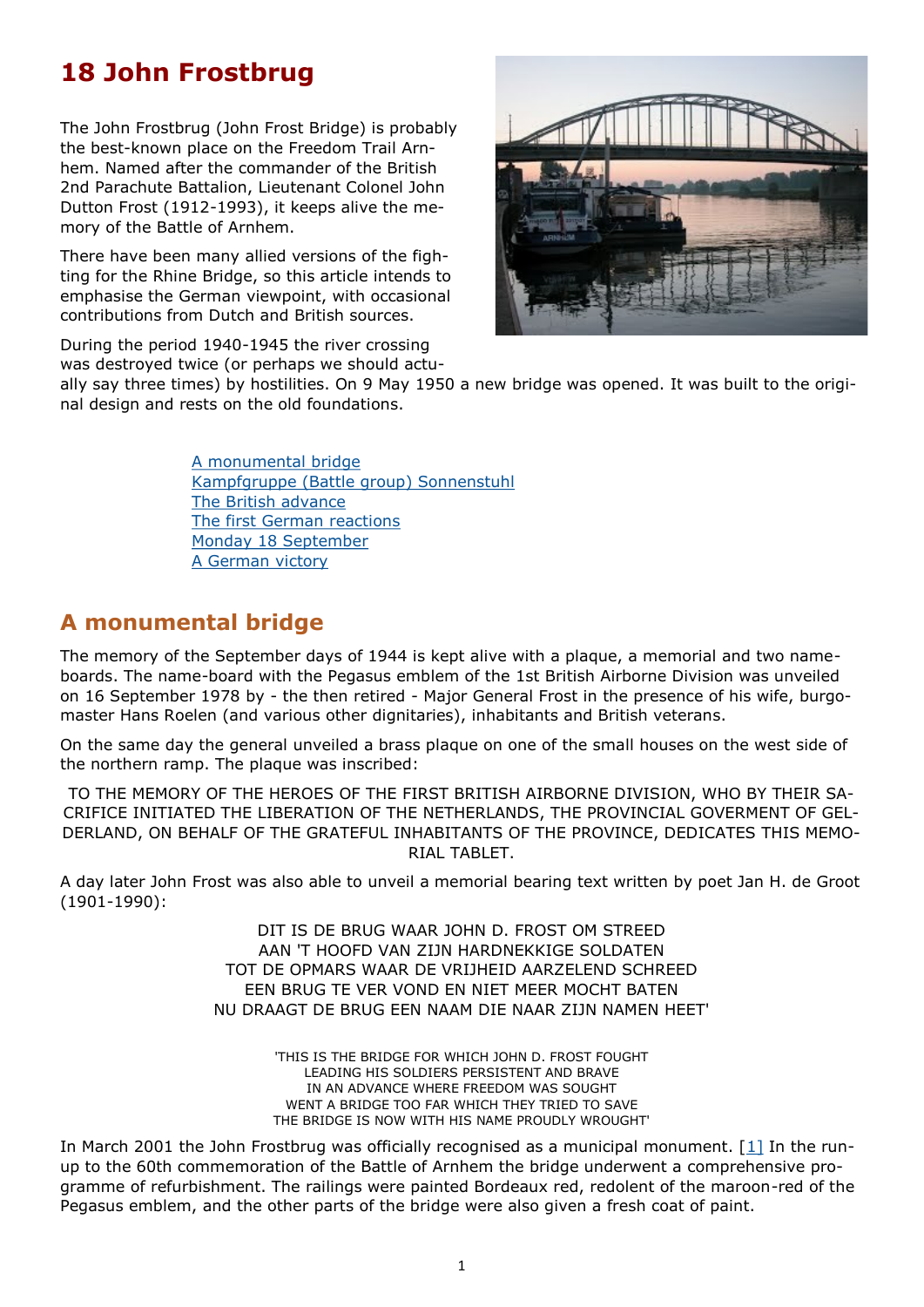# <span id="page-1-0"></span>**Kampfgruppe (Battle group) Sonnenstuhl**

On Sunday morning 17 September 1944, SS-Sturmbannführer Hans-Georg Sonnenstuhl, commander of SS-Panzer Artillerie Regiment 10 from 10. SS-Panzer Division "Frundsberg", was on his way from North Brabant to his regiment's new camp in Zutphen with a small group of staff officers and men. When they reached the Maas-Waalkanaal west of Nijmegen his vehicles were attacked by allied fighter-bombers. None of the vehicles was hit and Sonnenstuhl gave the order to proceed towards Arnhem:

"We crossed Arnhem Bridge at about 13.00 hours. Everything was quiet in the city; nothing suspicious to be seen. Truly, a city on a Sunday afternoon. I had hardly arrived at my command post in Zutphen when an urgent message from the divisional staff came in on the radio. The division's chief-of-staff, SS-Hauptsturmbannführer Büthe, was on the line and gave me the following message:

'Enemy parachutists have landed in Arnhem, and the commander is still in Berlin at the headquarters of the SS. SS-Obersturmbannführer Paetsch (deputy division commander) cannot be reached anywhere. Therefore, as highest-ranking officer, you must take command of our Arnhem defence area. Centres of attention are especially the Rhine bridges. Alarm units are already on the way and I shall be sending you still more reinforcements.'

(…..) As far as manpower was concerned I had just two alarm companies at my disposal [improvised units to be used in the event of an allied attack]. One of these was the crew of a light battery that had already been sent as infantry to "Sperrverband Heinke" (Blocking Line Heinke) [in the south of the Netherlands]. All I could assemble were 65 NCOs and men and three officers, with only light weaponry - no machineguns!"  $[2]$  $[2]$ 

#### **The British advance**

Meanwhile Lieutenant Colonel John D. Frost's 2nd Parachute Battalion was on the way to the road bridge via Utrechtseweg, Benedendorpsweg, Klingelbeekseweg, Onderlangs and Rijnkade. 'A' Company led the way and at approximately nine o' clock in the evening reached the target. The first attempt to cross the bridge to the south bank was beaten back by an armoured vehicle with a 20 mm quickfiring gun and machine-gunners from SS-Panzer-Aufklärungs-Abteiling 9, the reconnaissance unit of 9. SS-Panzer-Division "Hohenstaufen", which had been sent to Nijmegen that afternoon. [[3\]`](#page-8-0)

A new attempt by another parachute platoon under Lieutenant Andy McDermont also failed. The fire from a flamethrower operated by a two-man sapper team accidentally hit a wooden ammunition store next to one of the two bunkers on the bridge. The explosion that ensued set fire to the paint on the bridge steelwork.

Colonel Frost sent an engineer officer back along Rijnkade to look for boats which might possibly be used to ferry a platoon across the river. At that moment that was all he could spare because his 'B' Company had been held up on the western outskirts of Arnhem, and 'C' Company was advancing along Utrechtseweg towards the Ortskommandantur (see point 5).

The only reinforcement to arrive that evening and night were 1st Parachute Brigade HQ, 'C' Company of the 3rd Parachute Battalion (see also point 36) and a few support units such as a re-supply platoon. At 23.30 Frost had approximately 680 officers and men under command. Others had been taken prisoner near Lauwersgracht and in Koningstraat (see point 29 Lauwersgracht and point 24 Duivelshuis, plus others). Next morning an additional 30 men of the 9th Airborne Field Company, Royal Engineers, arrived at the bridge as well as the majority of 'B' Company. By 8 am Monday morning there were some 725 officers and men at the bridge. There were to be no more additions.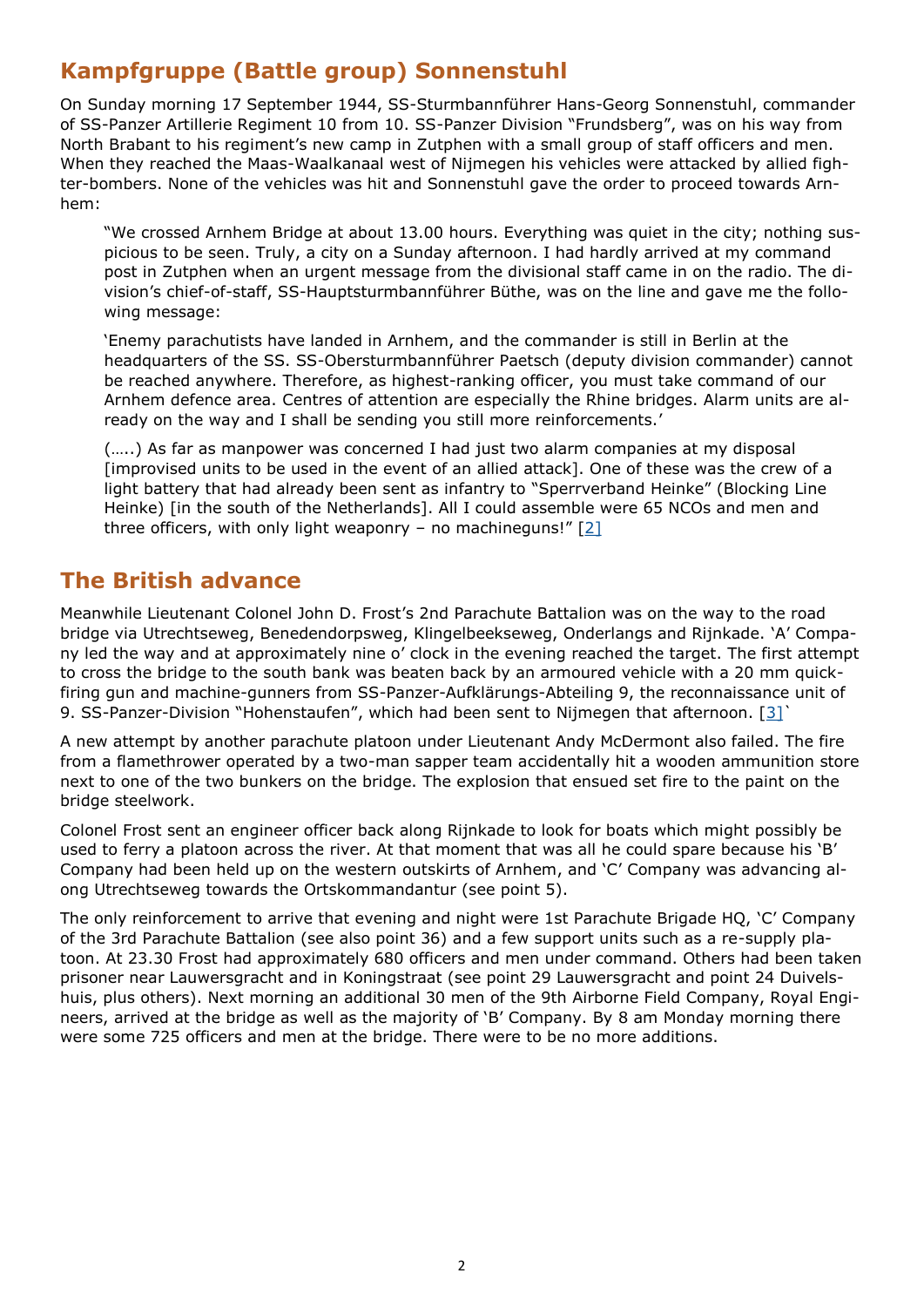# <span id="page-2-0"></span>**The first German reactions**

The British airborne landings on Sunday came as a complete surprise to the Germans. To the northeast of Arnhem was the depleted II. SS-Panzer Korps of SS-Obergruppenführer Wilhelm Bittrich, which had suffered heavy losses in Normandy and Northern France. Small so-called battle groups were hastily put together from infantrymen, artillery units and a few tanks stationed in North Brabant and elsewhere. Of the two divisions in the corps, 10. SS-Panzer-Division "Frundsberg" was worst off. Its commander, Brigadeführer Heinz Harmel, was in Berlin asking for reinforcements and equipment for his division. His place as division commander was temporarily filled by his chief-of-staff, SS-Obersturmbannführer Otto Paetsch. The number of officers and men was very small due to the heavy losses suffered in France. Some companies were even under the temporary leadership of NCOs or Privates First Class. [\[4\]](#page-8-0)

9. SS-Panzer-Division "Hohenstaufen" was in better shape, seeing that its SS-Panzer-Aufklärungs-Abteilung 9, was up to strength with forty armoured vehicles. SS-Obersturmbannführer Walter Harzer, the deputy division commander, had indeed handed virtually all his heavy equipment over to SS-Hauptsturmführer Karl-Heinz Euling's 1. Bataillon of the SS-Panzergrenadier Regiment 19, but, against Bittrich's orders, had held back the reconnaissance unit. Thus, the first German counterattack was carried out by units of 10. SS-Panzer-Division "Frundsberg" – because of having the most armoured vehicles and tanks. Meanwhile, Obergruppenführer Bittrich assembled all other reserves he could find, intending to send them to Arnhem as quickly as possible. Therefore, the Frundsberg division was given the task of opposing the British parachutists until reinforcements arrived.

1. Kompanie of SS-Panzer-Aufklärungs-Abteilung 10, commanded by SS-Obersturmführer Karl Ziebrecht reached the bridge from the Westervoortsedijk direction shortly after the first British attack. His armoured vehicles were fired at as they tried to drive up Nijmeegseweg. Not knowing the enemy strength, Ziebrecht pulled his unit back. He reported by radio that the British had reached the bridge. [\[5\]](#page-8-0)

At about midnight a second German counter-attack took place from the direction of the boulevards. SS-Sturmbannführer Sonnenstuhl and his small provisional group had arrived in Arnhem earlier that evening and marched in file along both sides of the boulevards, eventually reaching the beginning of Nijmeegseweg. Near Willemsplein the commander had received some reinforcements, including a platoon from the Reichsarbeitsdienst, a para-military department of the Nationalsozialistische Deutsche Arbeiterpartei (NSDAP, German National Socialist Labour Party). Over the coming days these units would be referred to as "Kampfgruppe Sonnenstuhl". He himself recalls the advance to the bridge:

"Then, having advanced so far without enemy resistance, I thought it was now just a simple sprint to the bridge, still approximately 300 metres ahead of us. But we were hardly half way when we were blasted from both sides. The bridge ramp was occupied! The old fighting spirit flared up and every (….) figure was given a lively 'greeting.' As we learnt later from the prisoners we interrogated, the enemy had been greatly surprised: "Waffen-SS".

At night (…..) all we could do was quietly take up positions and close off all access roads. Next day at first light we went further. (…..) Despite their superior numbers (which we now knew) the enemy still did not attack us on that Monday morning. [[6\]](#page-8-0) Nevertheless, we had to find a way to stop him shooting at us from the upper floors of the buildings and the roofs."  $[7]$  $[7]$ 

A third German attack, from the east this time, began at about 1 am. This involved Kampfgruppe Reinhold, a scratch group led by SS-Sturmbannführer Leo H. Reinhold. The most formidable unit at his disposal was a part of 10. SS-Panzer-Division "Frundsberg" - the 1st Battalion SS-Panzergrenadier -Regiment 22 of SS-Hauptsturmführer Karl-Heinz Euling. This unit amounted to approximately 200 officers and men. At the corner of Badhuisstraat and Nieuwe Kade it was held up by a platoon from 'C' Company, 3rd Parachute Battalion (see also point 36). Other units of Kampfgruppe Reinhold became bogged down at Westervoortsedijk and by the Van Limburg Stirumschool.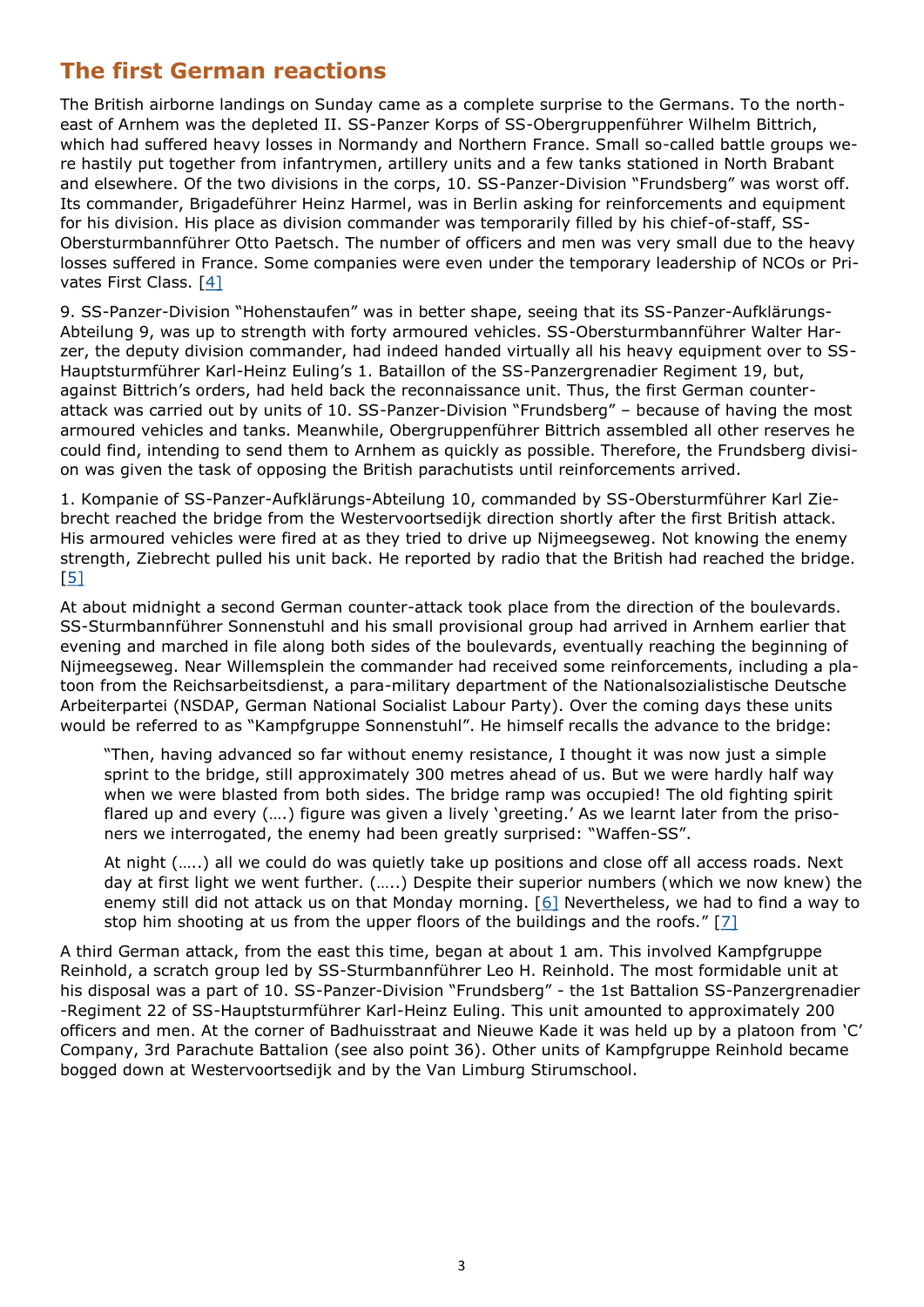#### <span id="page-3-0"></span>**Monday 18 September**

Early in the morning Sturmbannführer Sonnenstuhl had set up an improvised command post in a corner house, probably in Velperweg or Steenstraat. He was totally unaware of any other German presence around the bridge until he received a visit:

"At 10 am the commander of SS-Panzer-Aufklärungs-Abteilung 10, SS-Obersturmbannführer Brinkmann, suddenly appeared at my battle post, having come via small pathways and over garden walls. He informed me that my left flank (east side) was now linked down as far as the bank of the Rhine. However, he had been given a new attack policy from II. SS-Panzer Korps. He was to be deployed on the other side of the Rhine. His battle group would be relieved by SS panzer grenadiers during the day. SS-Obersturmbannführer Brinkmann and I said our farewells and that was the last I saw of him that week at Arnhem bridge." [[8\]](#page-8-0)

Sonnenstuhl possibly made a mistake when he wrote his account. As far as is known Brinkmann remained on the east side of the northern ramp of the Rhine Bridge in Arnhem and SS-Sturmbannführer Reinhold and his battle group left for Nijmegen via Pannerden. SS-Hauptsturmführer Euling remembers being relieved by Kampfgruppe Knaust, a battle group consisting of Wehrmacht units. [[9\]](#page-8-0) Major Hans-Peter Knaust and his 'press ganged' unit had travelled through the night from Bocholt to Arnhem.

Brigadeführer Heinz Harmel, commander of 10. SS-Panzer-Division "Frundsberg" had also had a long journey. He was in Berlin when news of the British airborne landings west of Arnhem came in. He left immediately for his headquarters in Ruurlo. He found no-one there, but found out it had been moved to Velp. His deputy SS-Obersturmbannführer Otto Paetsch was pleased to see him:

"Paetsch's first words were: "Thank God, you're back!". (…..) He began telling me what had happened and what the orders from SS-Obergruppenführer Bittrich were. I was totally unaware of the situation and its seriousness. I had heard the sounds of battle as we approached Arnhem. I was dog-tired because I had not slept that night and the evening before I could only manage a few cat-naps in the car on the way to Berlin. It was impossible to make a quick assessment of the situation. Everything was confused and uncertain.

After speaking to Paetsch I spoke to Bittrich by 'phone. He repeated the orders more or less as I had already been given. I then decided to take a look for myself and left for the centre of Arnhem.

On the way to Arnhem along Velperweg, I stopped off at Sonnenstuhl's command post where I requested and was given two tanks. I continued on with the two tanks until I reached Velperplein and left one behind there. I went with the other tank along Eusebiusbinnensingel towards the bridge. It had already been blocked with British anti-tank mines and the fighting was intense. I got as close to the bridge as possible. I saw the body of a dead soldier lying there that had not been recovered because it was in the British line of fire. There were many enemy snipers in the cellars and on the roofs of the surrounding houses.

I decided that the only way to deal with them was to use heavy artillery on the houses. There were guns available so I had them positioned in the middle of the wide street [Nijmeegseweg] and gave the order to fire. We began directly under the eaves and fired metre for metre until the houses collapsed. I lay on the ground between two guns and directed the gunfire.

Alas we couldn't go on for too long because the British had set up a heavy gun in a bunker [a small house on the west side of the northern bridge ramp] and concentrated their fire on our artillery. We had to pull back.  $[10]$  I could not remain in Arnhem because my task was to get my men to Nijmegen. I would like to have stayed. For me it was a new kind of battle experience."  $[11]$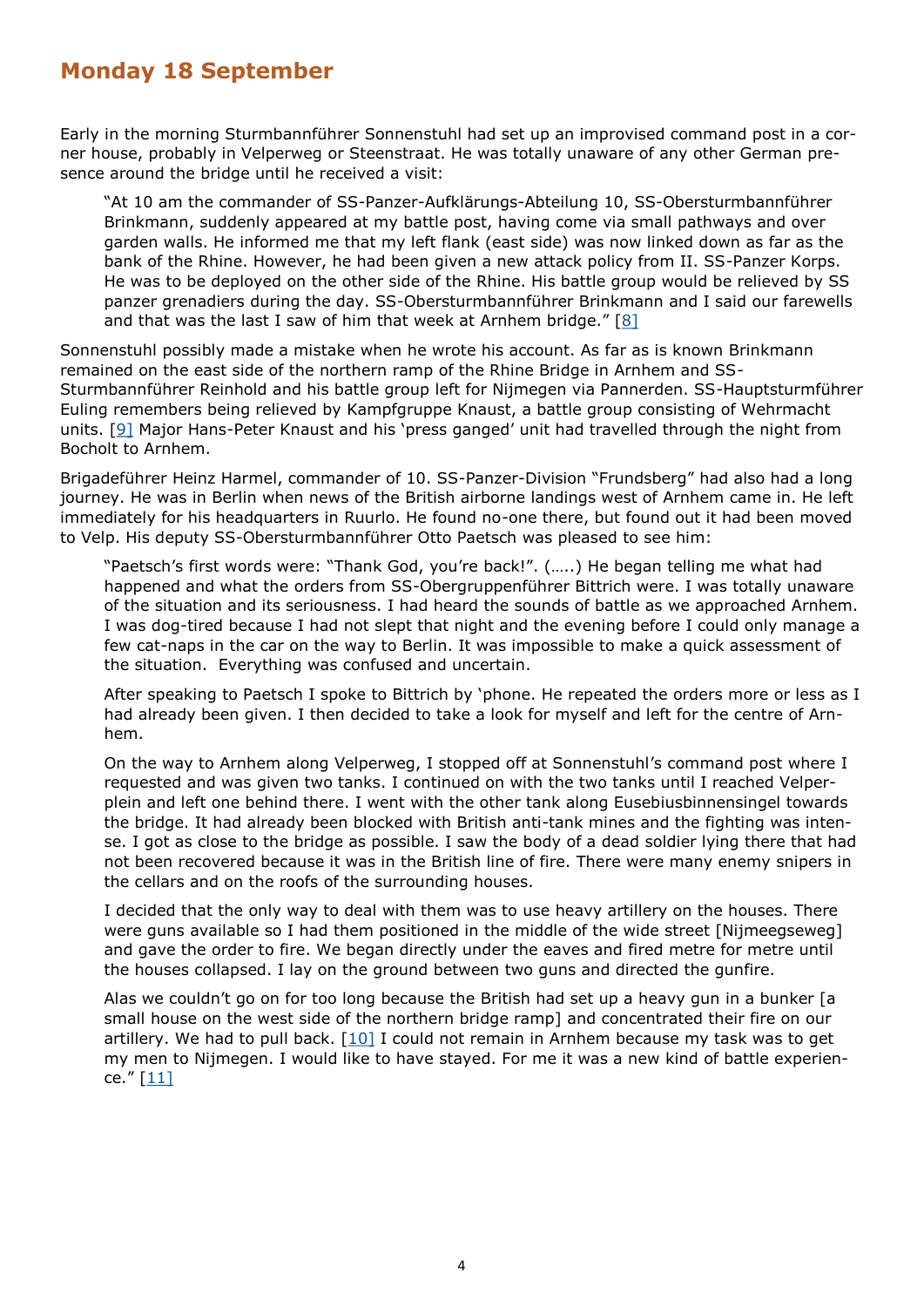After the war Harmel's part in the battle was called into question, and in the late nineties this led to a split in the Suchdienst Kameradschaft Frundsberg veterans' organization into a small group with the same name and the new Truppen Kameradschaft Frundsberg. The latter group had no doubts about Harmel's performance but the first did, based on reports and accounts from high-ranking officers of 10. SS-Panzer-Division "Frundsberg", which give an entirely different view of Harmel's actions.

From Monday afternoon the German forces were divided into two battle groups: Kampfgruppe Knaust in the east (Westervoortsedijk to Nieuwe Kade) and Kampfgruppe Sonnenstuhl to the north (Eusebiusbinnensingel to Eusebiusbuitensingel). The west side was not entirely sealed off due to lack of resources. This had enabled 'B' Company of the 2nd Parachute Battalion, minus one platoon, to join Lieutenant Colonel Frost's force at the bridge during the morning.

That same morning an attack by SS-Panzer-Aufklärungs-Abteilung 9 from Elden became stranded on the anti-tank mines that Lieutenant D.M. Douglas's Assault & Pioneer Platoon had put down on Sunday evening. Corporal Leslie McCreesh, the platoon's PIAT gunner, was in the Rijkswaterstaat building in Eusebiusbinnensingel and recalls that an anti-tank gun was also used against the armoured vehicles. He himself was operating a PIAT with Corporal Arthur Rattray and knocked out an armoured ve-hicle. Rattray was killed two days later. [\[12\]](#page-8-0)

Private Sid Blackmore was also a PIAT gunner with 'A' Company. He tells about the German attack:

"We used everything we had against the Germans on the bridge. A huge amount of ammunition was expended holding them off. As you know, we didn't get any reinforcements or fresh supplies."  $[13]$ 

The failed attack by the German reconnaissance unit was portrayed in the classic 1977 film 'A Bridge Too Far'. In this sequence the fictitious British character Harry appears, an officer with a black umbrella. The character dies lying next to Lieutenant Colonel Frost in a cellar.

But it is not all fantasy because Major Digby Tatham-Warter, commander of 'A' Company, was noticeable during the Battle of Arnhem for the black umbrella he had found somewhere. He carried it as a symbol of recognition, for he had difficulty in remembering passwords. On Monday evening he had to take over command of the 2nd Parachute Battalion from Major David Wallis, the deputy commander. Wallis had been killed by so-called 'friendly fire' while making a night-time inspection round. When a sentry called for the required password he apparently had answered too softly.

Lieutenant Colonel Frost had already taken command of all British units around the northern bridge ramp, so Tatham-Warter was made temporary battalion commander. Padre Bernard Egan remembered how the major came up to him during a German mortar attack and escorted him safely to the other side of the road with the words:

"Don't worry, I've got an umbrella." [\[14\]](#page-8-0)

The actions of another British officer did not go unnoticed, either. Twenty-six year-old Lieutenant John H. Grayburn commandeered 2 Platoon from Major Tatham-Warter's 'A' Company and led his group in attacks on several occasions. Although wounded in the shoulder in the evening of 17 September he remained with his platoon.

On 19 September the house being defended by Grayburn and his men was set on fire. Throughout the day all enemy attacks had been repelled, but when it became obvious that the fire could not be extinguished the lieutenant ordered his platoon to leave the house. He reorganized his unit and that of the badly-wounded Lieutenant McDermont and took his chequered group to a new position underneath the bridge ramp.

A day later Grayburn and his platoon carried out another small counter-attack in which the enemy was temporarily driven out from under the bridge pillars, and sappers were able to remove explosive charges that the Germans had placed. He was wounded in the back but refused to go to the aid post. That evening, during a new German tank-supported infantry attack, he stood in full view of the enemy, directing his men to another position. Grayburn was finally killed by tank fire.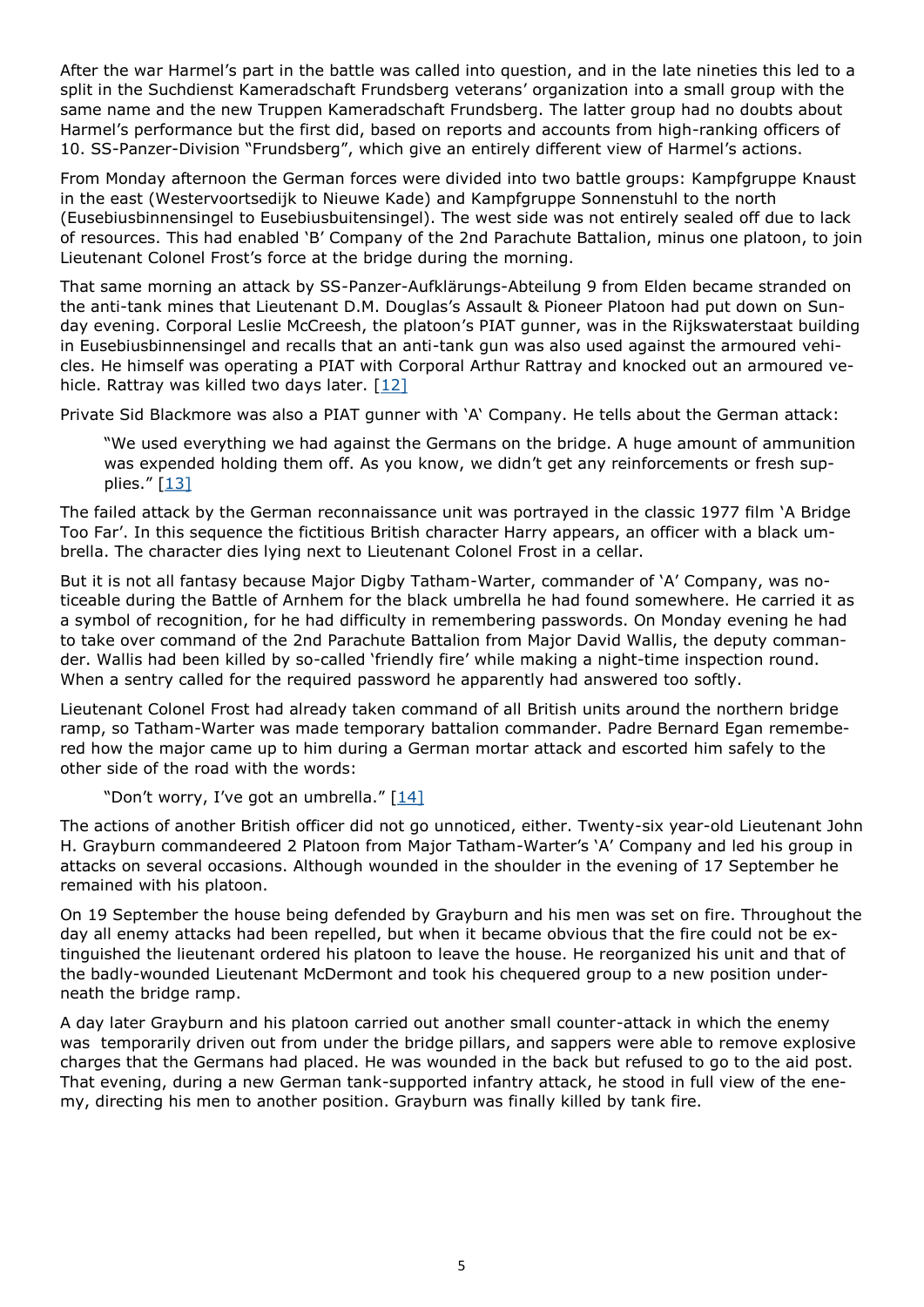<span id="page-5-0"></span>Private Sid Blackmore was there when Grayburn died:

"It was a very chaotic situation around the bridge. Day was night and night was day. We had to leave the burning house, Bob Lygo and myself. We got to the steps next to the bridge [Marktstraat, on the west side of the bridge ramp] and when we fired the first grenade from our PIAT, it bounced off the Tiger tank. The tank crew then opened fire with their machinegun and Lieutenant Grayburn was killed. He was posthumously promoted to Captain and awarded the Victoria Cross.

Next thing I remember was waking up in hospital. I had been hit in the legs and head. I had been extremely lucky, but I lost a lot of friends."  $[15]$  $[15]$ 

Bullet marks can still be seen on the treads of the steps on the west side of the ramp. A bridge pillar on the east also shows traces of bullet strikes, and on a corner a piece of concrete has been partially shot away. The fact that, despite tank and artillery support, the Germans, too, had a difficult time is made clear when one considers such things as the large number of German dead and the manner in which veterans speak with respect when referring to their former British opponents.

### **A German victory**

Over the following days the Germans received more and more reinforcements. Mortar fire increased and the British ammunition had shrunk to almost nothing. Food supplies were also low and the number of dead and wounded rose because of the increased mortar fire and artillery shelling. A German 88 mm Flak gun to the south of the bridge played a large part in this. With barrel depressed it fired shell after shell into the houses on the west side of the bridge; those defended by 'B' Company.



'Arnhem, panorama vanaf de Grote Toren' staat op de achterkant van deze foto. De Eusebiuskerk fungeerde wel vaker als standplaats voor fotografen, en deze afbeelding geeft een mooi beeld van de situatie tussen het godshuis en de verkeersbrug. Wanneer en door wie de camera werd gehanteerd, staat er helaas niet bij, maar het zal eind jaren '30 van de 20e eeuw zijn geweest. Op de voorgrond de Markt, met rechts de Sabelspoort (een oude stadspoort). Links het Provinciehuis, en daarachter, met de hoektorentjes, het Rijksarchief. (Gelders Archief, Arnhemse fotocollectie, negatiefnummer B 215/11)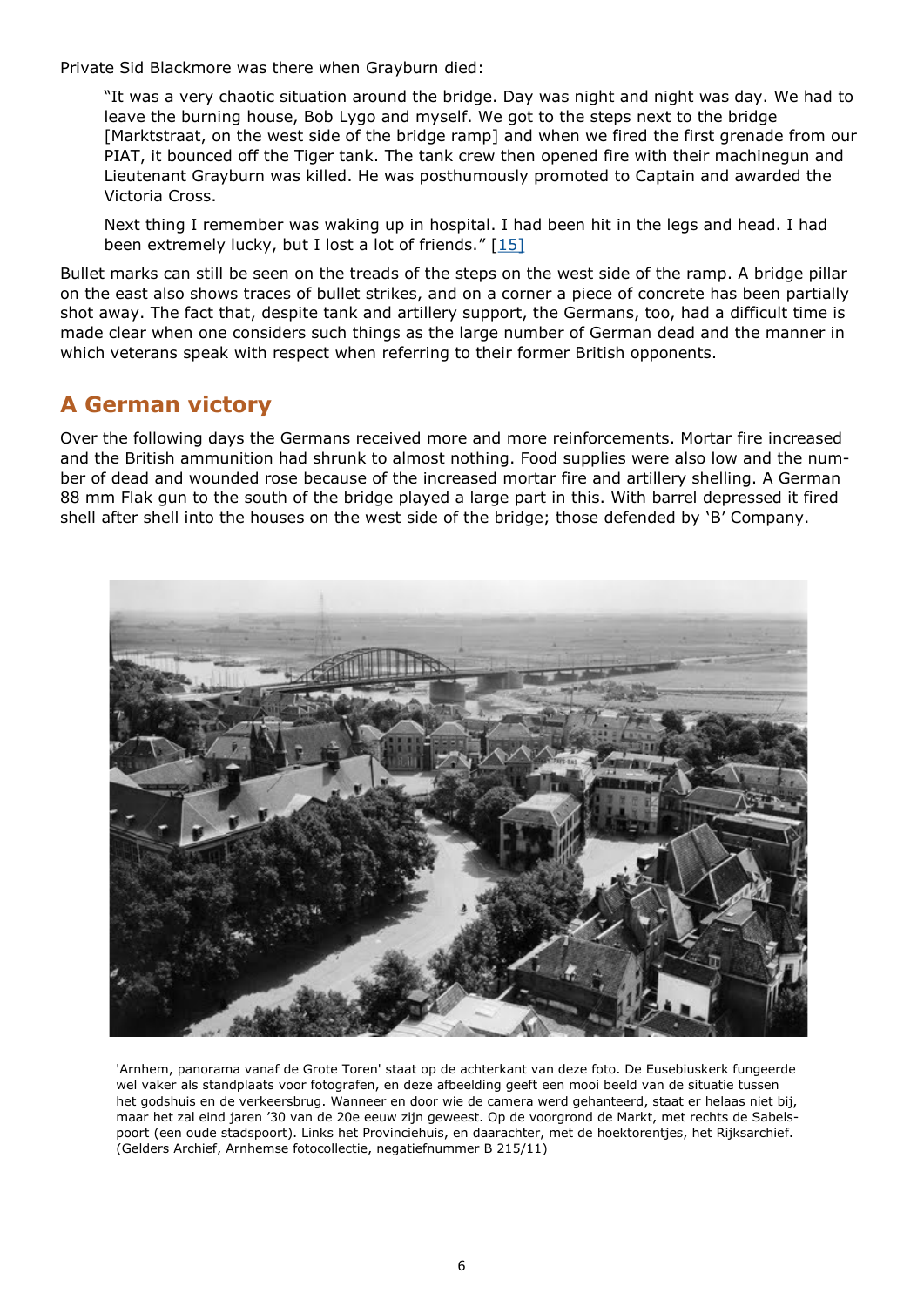Mrs E.C. Bitter-van Dijk, 19 at the time, lived in number 3 Marktstraat, halfway between the Rijksarchief (State Archive) and battalion headquarters of the 2nd Parachute Battalion in Dr. Van Niekerk's house. She wrote about the fighting on Monday and Tuesday:

"Towards evening the Germans appeared and our house was hit by a shell. There was not much sleep that night because the Germans were also shooting from the south bank of the Rhine. We saw that the small wooden sheds on the bridge ramp had been set on fire. Living on the first floor became too dangerous so we moved down to the ground floor where there was a 'church room'.

By early morning of 19 September the Germans had penetrated as far as the Markt and we saw a German officer ensconced in a line 2 tram. We heard the Germans yelling their orders. The British succeeded in driving the Germans out. They fired from the cellars of the surrounding buildings. The Germans nevertheless returned and began setting fire to the houses.

Our situation had worsened, not least because our house had already been hit by six shells. We stayed in the rear of the house where it was still more or less safe. Even more buildings caught fire. A shell had hit the attic: it appeared to have been a dud! Meanwhile a sea of fire was approaching our house. What next? Flee for our lives?

From our house we could see the dead and wounded lying in the street, the wounded calling for help. We decided to flee anyway because our house was now on fire. We shouted 'fire, fire', trying to attract the attention of the British soldiers opposite us who were shooting. The gunfire stopped for a second and we crept along a wall away from our house in single file, preceded by a British parachutist. We found refuge in the Rijkswaterstaat building in Eusebiusbinnensingel.

The cellars of the building were full of wounded British soldiers. The caretaker was still living there and there were other 'refugee' Arnhemmers present."  $[16]$ 

The German strategy was simple but effective. They first set up their units around the British positions at the bridge. At the same time they carried out attacks from the east, starting already in the evening of 17 September and continued the following night. Firstly, in order to prevent a British breakout, the houses in Walburgisplein and the Paleis van Justitie (Palace of Justice) on the Markt were set on fire.

This strategy was extended on 19 and 20 September. The resolute actions of the Arnhem fire service from the Beekstraat fire station thwarted the German plans so the firemen were sent away. On Wednesday afternoon a small group was allowed to fight a fire in the inner city, but not St. Eusebiuskerk, because the British parachutists had now been driven to the west side of the bridge ramp and the houses on the east side had been captured. The Germans were afraid the enemy would escape to the Markt and so machineguns and artillery pieces were positioned there.

A cease-fire was arranged on Wednesday evening so that the British wounded could be evacuated from the burning Rijkswaterstaat building. At 7.45 pm two young Dutchmen, Klaas Deerman and Lambert van Essen, 17 and 19 respectively, were shot dead in Eusebiusbinnensingel, i.e. killed during the short cease-fire.  $[17]$  $[17]$  For a long time it was assumed they had been killed because they had given signals to the British parachutists. It is much more likely that they were murdered for aiding the British wounded, just as the five Dutchmen were murdered in Bakkerstraat on Monday evening (see point 28).

The last message sent by the British radio-telegraphist from the bridge that night was: "Out of ammunition. God save the King". German tanks then began rolling across the bridge heading south in order to halt the advance of British 30 Corps. In the afternoon of 21 September the remaining group of British defenders was forced to give up the fight: the men were simply out of ammunition, surrounded, and exhausted.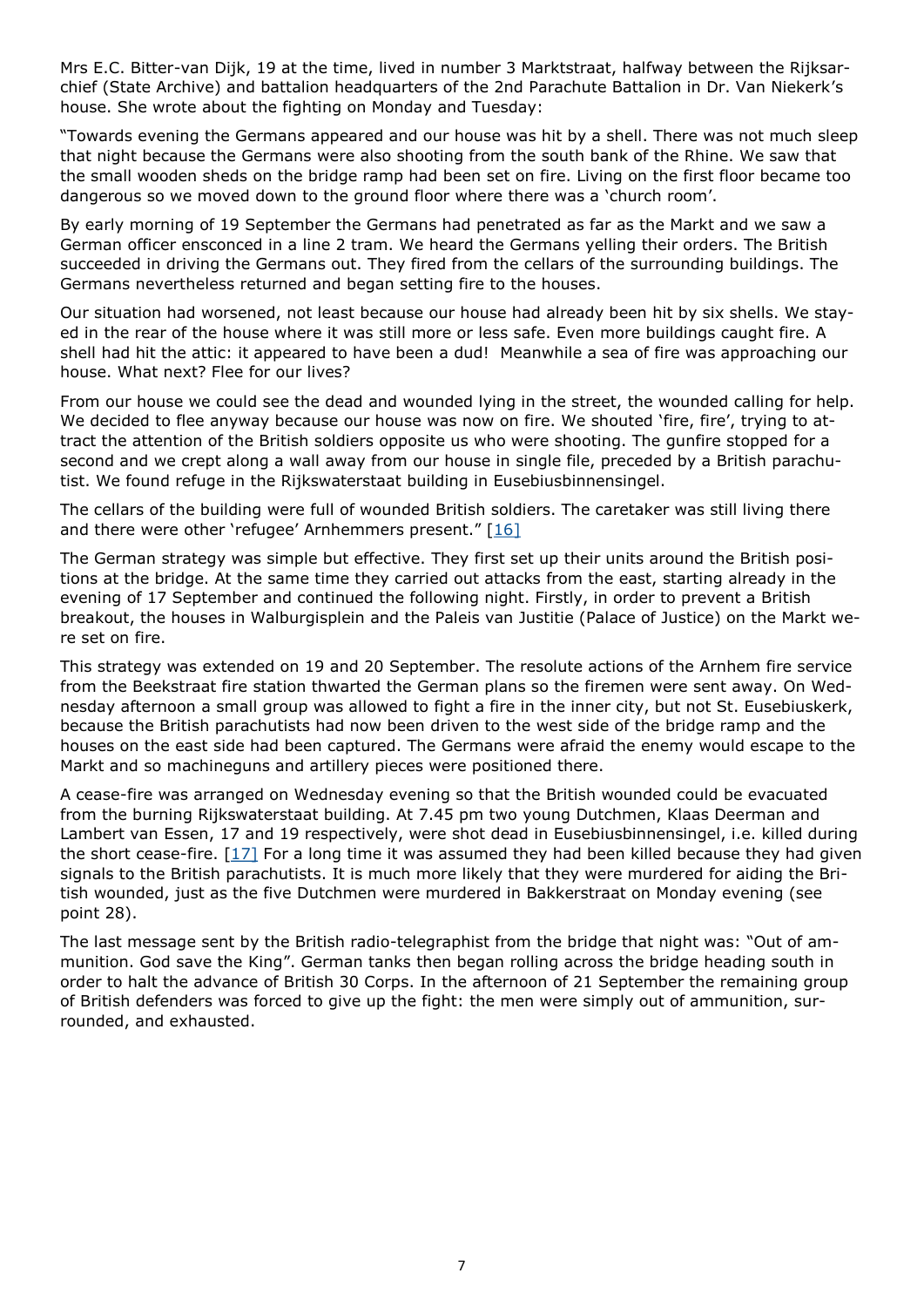#### **The destruction of the Rhine Bridge**

On 7 October 1944 American B-26 Marauders from the 344th Bomb Group attacked the bridge to deny the Germans its use, thus preventing them from reinforcing their troops in the Betuwe. The bombing did not cause total destruction. Although vehicles were unable to use it, it was indeed possible to fit an emergency bridge to the collapsed sections.

The remains of the bridge were blown up in January 1945, this time by the Germans for fear of an allied offensive, which did not actually begin until April. In the spring of 1945, after the city had been liberated by the British 49th "Polar Bears" Infantry Division and units of a Canadian armoured division, Canadian sappers constructed a double Bailey bridge on Nieuwe Kade, east of the destroyed Rhine Bridge. On 8 June that year they were opened in the presence of the burgomaster Chris Matser and the Canadian Generals Charles Foulkes and Guy Simmonds, after whom the bridges were named. [\[18\]](#page-8-0) Eventually the Rhine Bridge was rebuilt for the second time (the river crossing had already been blown up in May 1940) and was completed in 1950.



In 1945, acting head of the Arnhem Luchtbeschermingsdienst (Air Defence Service), B. van Brussel, wrote this about the recovery of the many war victims around the bridge:

"More than once various people came to the office saying there must be bodies in their gardens because of the vile, all-pervading smell. And that was true, but in these cases the smell came from British or German latrines, not decomposing bodies. The completely charred corpse of a British soldier was found during rubble-clearance at the Rijkswaterstaat building. It turned out that there were even more under the rubble, nine in all. Remains or completely decomposed bodies are found daily in the ruins of the surrounding buildings."  $[19]$